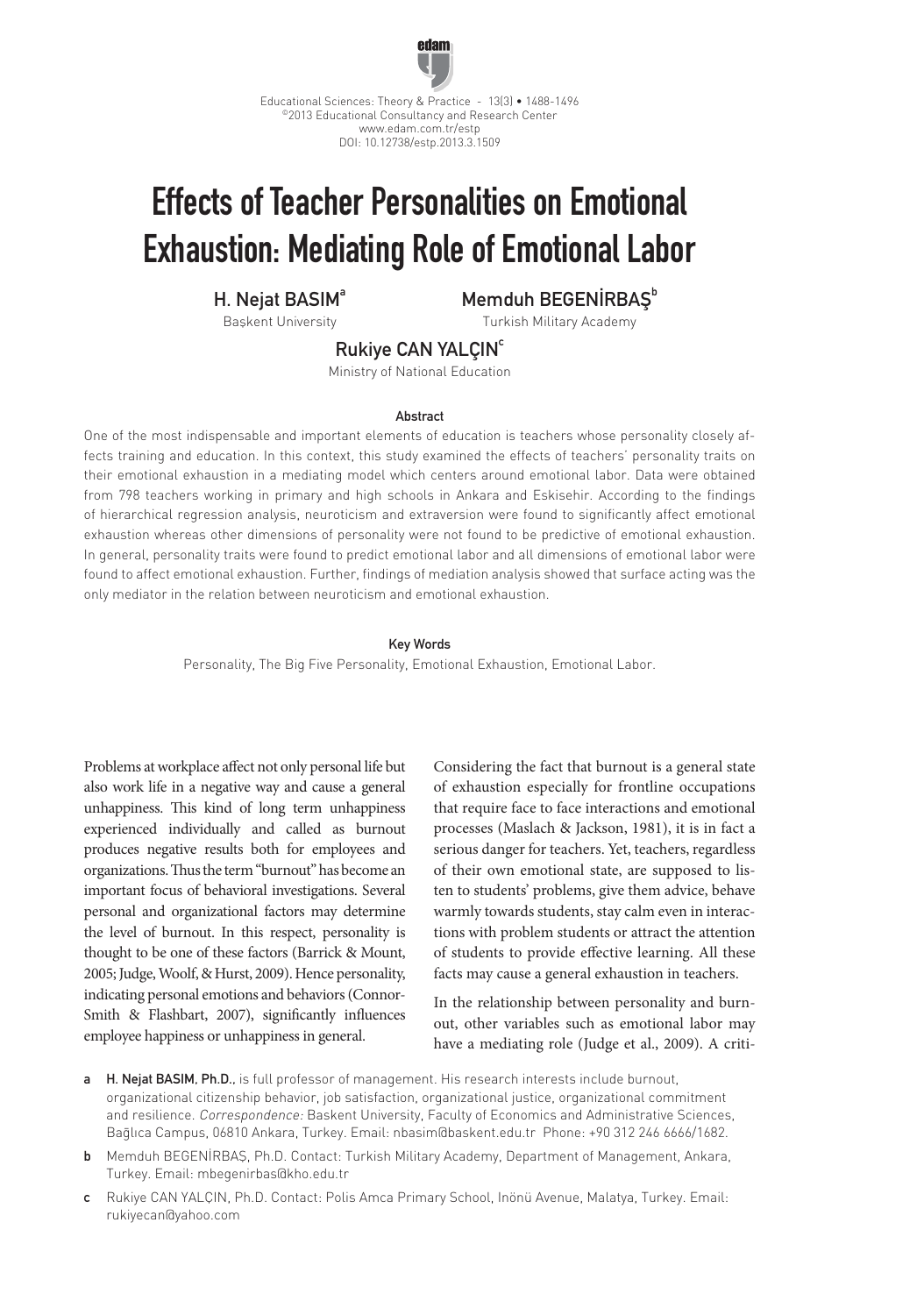cal component in various occupations that require interpersonal contact; emotional labor is the act of expressing anticipated emotions during service interactions (Ashforth & Humprey, 1993). Emotional labor is not only affected by personality but it affects the level of burnout itself (Hochschild, 1983; Sutton & Wheatly, 2003; Wharton, 1999).

On the basis of these approaches, effects of teachers' personality on their burnout and the mediating role of emotional labor in this relationship were examined in the current study. Variables of personality and emotional labor were investigated along with all their sub-dimensions. However, only the emotional exhaustion of burnout dimension was explored since it is thought to be the core component and the most obvious symptom of burnout (Maslach, Schaufeli, & Leiter, 2001). Although there are a great number of studies on different occupations demonstrating the relations between personality and emotional exhaustion (Kokkinos, 2007; Lopez, Bolano, & Narino, 2010), personality and emotional labor (Austin, Dore, & O'Donovan, 2007; Bono & Vey, 2007) and, emotional labor and burnout dimensions (Pugliesi, 1999; Zhang & Zhu, 2008), comprehensive studies examining all the variables together seem to be inadequate (Kiffin-Peterson, Jordon, & Souter, 2010). Thus, it is thought that the integrated approach of this study may contribute to the literature.

#### **Conceptual Framework**

**Emotional Exhaustion:** Burnout can be defined as the loss of power and energy because of failure, attrition and overload, or the depletion of individual's internal resources as a result of irretrievable demands (Freudenberger, 1974). Though it appears as a result of work stress (Şeşen, Çetin, & Basım, 2011), burnout is not an indicator but the result of unmanaged work stress (Altun, 2002).

According to the widely cited approach today, burnout is a syndrome, appears mostly in frontline workers and is manifested in three dimensions such as emotional exhaustion, depersonalization and reduced personal accomplishment (Maslach & Jackson, 1981). Emotional exhaustion refers to the feeling of being overloaded at work (Schfaueli & Greenglass, 2001) and it is the key aspect of burnout syndrome (Maslach & Jackson, 1981). On the other hand, depersonalization refers to dehumanized and impersonal view of others (Maslach & Jackson, 1981). The third aspect of burnout, reduced personal accomplishment, suggests a loss of self-efficacy (Schaufeli & Greenglass, 2001) and negative self-evaluation (Maslach & Jackson, 1981).

In addition to the three dimensions of burnout, there are many studies focusing on the relationship between the emotional exhaustion and other variables (Abraham, 1998; Brotheridge & Lee, 1998; Kiffin-Peterson et al., 2010; Morris & Feldman, 1997). In this respect, when people express that they are experiencing burnout; they, in fact, are experiencing emotional exhaustion (Leiter & Maslach, 1988; Maslach et al., 2001). On the other hand, since emotional exhaustion is considered as a crucial state, it must be monitored in order to identify and prevent burnout at early stages (Önder & Basım, 2008). Thus, only emotional exhaustion aspect of burnout was investigated in this research.

There are several personal and organizational factors of emotional exhaustion. The studies on individual factors of emotional exhaustion mainly focused on three points such as demographic variables (Cordes & Dougherty, 1993; Maslach & Leiter, 2001; Torun, 1997); personality (Cano-Garcia, Padilla-Munoz, & Carasco-Ortiz, 2005; Kokkinos, 2007; Lopez et al., 2010; Mount, Barrick, Scullen, & Rounds, 2005) and social support (Cordes & Dougherty, 1993; Torun, 1997). These variables cause individual differences and they sometimes lead to emotional exhaustion while they, in some cases, mitigate the negative results of emotional exhaustion. Thus, it is assumed to be important for the employees and organizations that individual variables and factors, causing specific emotional exhaustion, should be analyzed carefully and then the necessary precautions should be taken. Especially teachers, intensely experiencing face-to-face relations, are the potential victims of emotional exhaustion (Azeem & Nazir, 2008; Schwab & Iwanichi, 1982), and thus it is essential to analyze the effects of their personality on emotional exhaustion.

**Personality and Emotional Exhaustion:** It is difficult to define personality because of its comprehensive structure that affects an individual's thoughts, feelings, discourses and behaviors (Özgüven, 1992). Studies on personality focus on individual aspects of personality (Camgöz, 2009; Zel, 2001); its consistency and continuity (Mount et al., 2005); its dynamic structure (Binbaşıoğlu, 1983) and its power to direct behaviors (Camgöz, 2009; Mount et al., 2005).

Studies that research the characteristics representing the structure of personality are based on factor analysis (Cattell, 1956; Eysenck, 1951). In this respect the five-factor structure is the most commonly used model in literature (Barrick & Mount, 2003; Schneider, 2007; Tobin, Graziano, Vanman,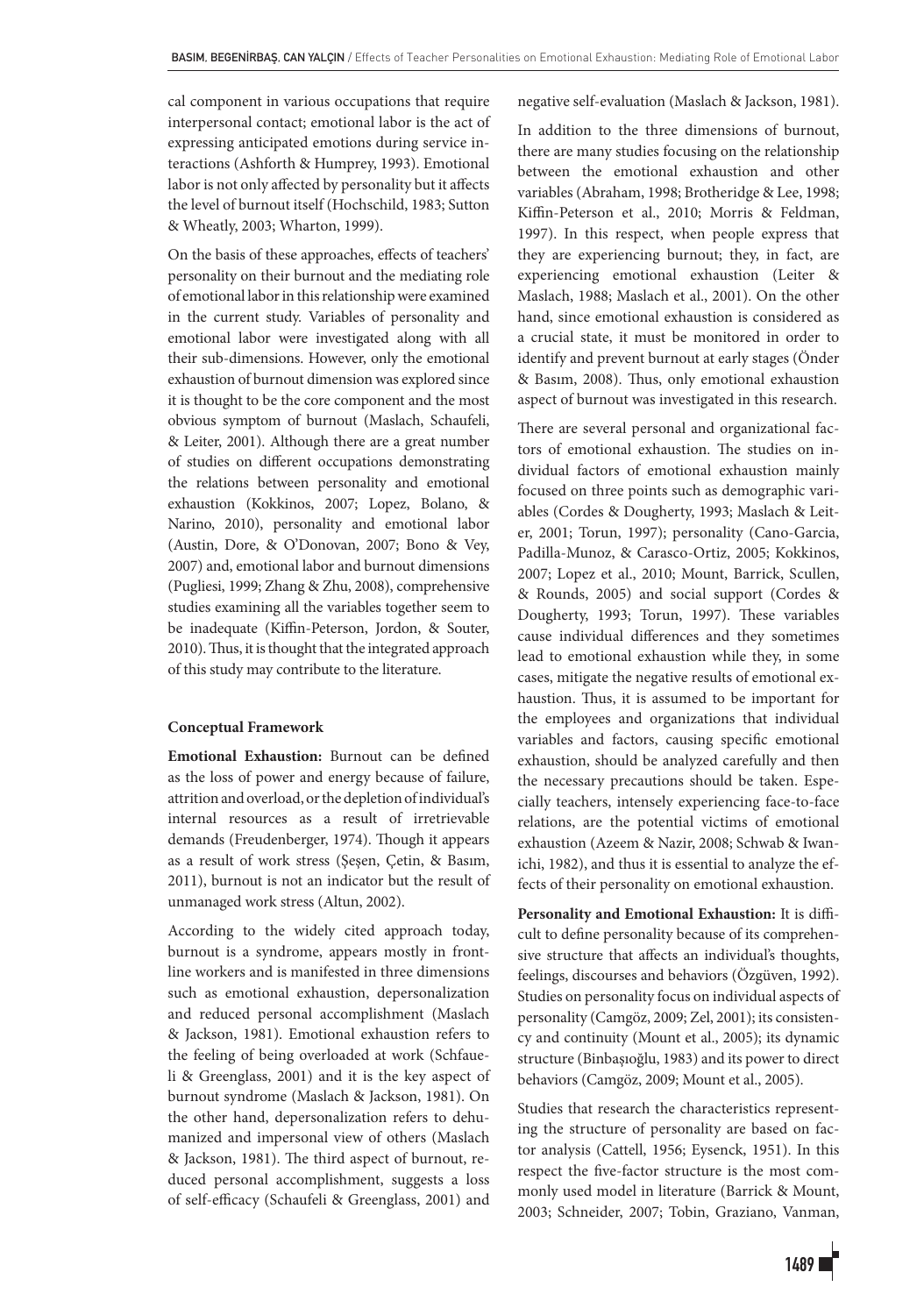& Tassinary, 2000). Five-factor model, consisting of the analysis of the words that individuals use to describe themselves and others, is a structure emerged as a result of long years of research (Mc-Crae & John, 1995, 1997). It has also been applied in different cultures with several evaluation techniques and it has proved to be reliable (Goldberg, 1990; McCrae & John, 1992).

The model explains personality with five universal dimensions (Barrick & Mount, 1991, 2003; Costa & MacCrae, 1995; Costa, McCrae, & Dye, 1991; Graziano, Jensen-Campell, & Hair, 1996; Judge & Bono, 2000; King, George, & Hebl, 2005; McCrae & Costa, 1991; Somer & Goldberg, 1999) as neuroticism, extraversion, openness to experience, agreeableness, and conscientiousness. On the other hand, there are several studies indicating the effects of personality on emotional exhaustion (Cano-Garcia et al., 2005; Judge et al., 2009; Kiffin-Peteson et al., 2010; Kokkinos, 2007; Lopez et al., 2010).

**H1:** Teachers' personality traits have significant effects on their emotional exhaustion.

## **Personality, Emotional Exhaustion, and Emotional Labor**

**Personality and Emotional Labor:** Emotional labor mainly defined as an emotional regulation in order to display appropriate emotions at work (Isenbarger & Zembyles, 2006), is crucial for organizational success. While regulating or displaying the required emotions at work, employees experience emotional labor (Çukur, 2009). According to emotional labor studies, individuals control and manage their emotions in order to meet the social norms and expectations (Hochschild, 1983, 1990, 1993).

An important component in various occupational groups in education, health and service sectors (Hochschild, 1983; Sutton & Wheatley, 2003; Wharton, 1999) emotional labor is believed to be crucial for teachers who continually try to direct the emotions and cognitive responses of students towards education.

Emotional labor is the management of feelings to create a publicly observable facial and bodily display for a wage (Hochschild, 1983). According to a more comprehensive approach, emotional labor is the process of regulating feelings and expressions in order to achieve organizational goals (Grandey, 2000). The main factor of emotional labor is the display rules and if these display rules are internalized, emotional regulation can be a natural process for employees (Sutton, 2004); otherwise it can result in emotional exhaustion because of suppression of the self.

Managing emotions may be accomplished by three basic methods: surface acting, deep acting and expression of naturally felt emotions (Ashforth & Humprey, 1993; Hochschild, 1979; Morris & Feldman, 1996; Wouters, 1989). Surface acting refers to the process of modifications in employee's expressions such as smiling despite negative feelings. Deep acting refers to actual efforts to change employee's feelings to display required emotions (Hochschild, 1983). However, in some cases, employees may display required emotions because they genuinely feel them and it is called as expression of naturally felt emotions (Ashforth & Humprey, 1993; Morris & Feldman, 1996).

On the other hand personality is thought to be an important determinant in the display of emotions both at work life and personal life (Özgen, 2010). There are several studies indicating the significant effect of personality dimensions on emotional labor (Barrick & Mount, 2005; Kiffin-Peterson et al., 2010; Tews & Glomb, 2004). In this respect, that extroverted people were found to easily adopt both surface acting and deep acting (Tews & Glomb, 2004). It was also seen that neurotic employees commonly adopt surface acting (Diefendorff, Croyle, & Gosserand, 2005; Kiffin-Peterson et al., 2010).

**H2:** Personality traits of teachers significantly affect their emotional labor strategies.

**Emotional Labor and Emotional Exhaustion:** In the context of emotional labor, emotional exhaustion appears when employees cannot manage their own emotions and those of their customers (Copp, 1998). Significant relationships between the dimensions of emotional labor and burnout were explored in several studies on various occupations (Brotheridge & Lee, 1998; Grandey, 1999; Hargreaves, 2000b; Hochschild, 1983; Isenbarger & Zembylas, 2006; Kahn, 1993; Kruml & Geddes, 2000; Morris & Feldman, 1996; Rafaeli & Sutton, 1989; Wharton, 1993; Zhang & Zhu, 2008).

Various studies exist especially on emotional labor and emotional exhaustion on teachers (Hargreaves, 2000a; Isenbarger & Zembylas, 2006; Sutton & Wheatley, 2003; Wharton, 1993; Zhang & Zhu, 2008). In these studies it was found that surface acting, because of emotional conflict, results in emotional exhaustion (Troman, 2000; Zhang & Zhu, 2008).

**H3:** There is a significant relationship between teachers' emotional labor strategies and emotional exhaustion.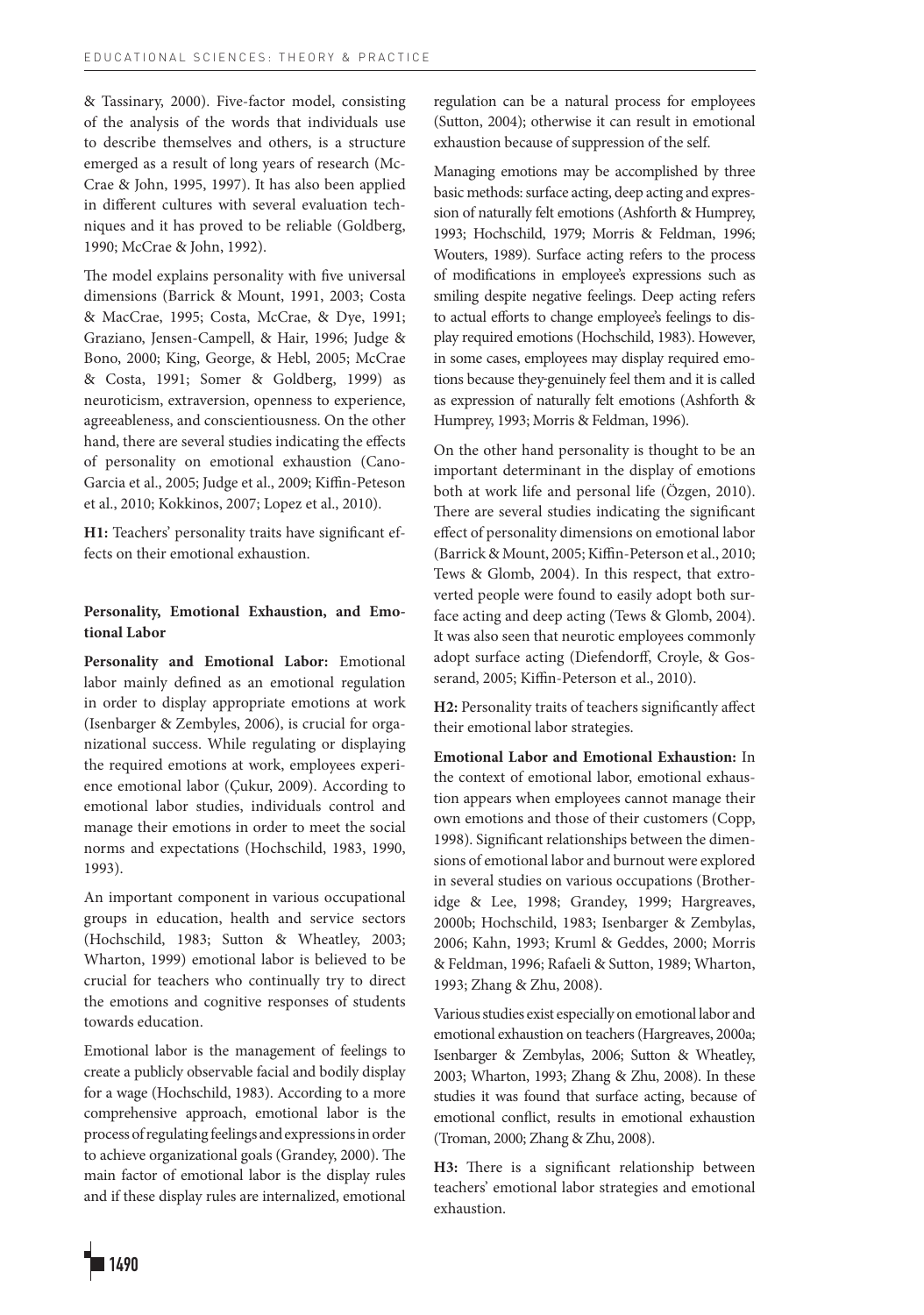**Mediating Role of Emotional Exhaustion:** As expressed in previous parts, both personality and emotional labor are important determinants of emotional exhaustion. Morris and Feldman (1996) found similar results in their study and presented a model including the antecedents and consequences of emotional labor. In their model, personality was one of the antecedents while emotional exhaustion was among the consequences of emotional labor. On the other hand, another study (Kiffin-Peterson et al., 2010) revealed the significant effect of personality on emotional exhaustion and partial mediating effect of emotional labor in this relationship. In this context, it is thought that personality traits are significant factors on emotional labor strategies and as a result; affect the emotional exhaustion of teachers. However, because of limited number studies in literature, the mediating role of emotional labor in the relationship between those variables is not clear. In this respect, we try to answer the following question "Is there a mediating role of emotional labor in the relationship between personality and burnout?"

### **Method**

#### **Research Design**

Correlational research design which aims to present casual relations without intervening variables (Büyüköztürk, Çakmak, Akgün, Karadeniz, & Demirel, 2008) was used in the present study. Research was carried out with a data collected from a group of participants. In this context Confirmatory Factor Analysis (CFA) with Structural Equation Modeling was presented followed by correlations. Hypothesis and mediating effects were tested with hierarchical regression analysis.

#### **Participants**

The participants in this research consisted of 798 teachers from 44 schools in Ankara and Eskisehir selected in accordance with the convenience sampling. Questionnaires were administered to the participants by researchers in 44 schools which were proposed by Provincial Directorates for National Education in both cities. 25 of these schools were in Ankara while 19 were in Eskisehir. Since the purpose of the present study was to explore casual relations of several variables, teachers in these schools met the requirements. 1048 questionnaires were distributed and 832 of them were returned. 34 questionnaires were invalid and left out of the analyzes. As a result, a total of 798 valid responses were used in the research. 423 (53%) of the participants were female and 375 (42%) were male. The sample included 590 (74%) married and 208 (26%) single participants; 415 (52%) participants were employed at primary schools whereas 383 (48%) worked at high schools.

## **Measures**

**The Big Five Inventory:** The Big Five Inventory (Benet-Martinez & John, 1998) was employed to assess the five dimensions of personality. The Inventory consists of 44 items and has 5 subscales. Turkish adaptation of the measure was carried out by Sümer, Lajunen and Özkan, (2005) as a part of a study (Schmitt, Allik, McCrae, & Benet-Martinez, 2007) in Turkey on persons' self-identification profiles and patterns in 56 countries. In this study Cronbach's alpha coefficients were found to be 0,79 for neuroticism (8 items), 0,77 for extraversion (8 items), 0,76 for openness to experience (10 items), 0,70 for agreeableness (9 items) and 0,78 for conscientiousness (9 items) (Schmit et al.). In other studies with the same scale, Cronbach's alpha coefficients were found to be between 0,60 and 0,73 (Basım & Şeşen, 2006) and between 0,75 and 0,81 (Tabak, Basım, Tatar, & Çetin, 2010). Since, the personality variable was analyzed as a sub-dimension; we conducted a first-level five-factor CFA with AMOS (6.0). As a result, goodness of fit index was found as  $\Delta \chi^2$ =266.218, df=75,  $\Delta \chi^2$ /df=3.55, RMSEA=0.057, CFI=0.91, GFI=0.96, AGFI=0.93. These results imply that the inventory fitted the data. Cronbach's alpha coefficients was 0,65 for neuroticism, 0,71 for extraversion, 0,65 for openness to experiences, 0,62 for agreeableness and 0,68 for conscientiousness. Each item was answered via a five-point Likert scale (1= Strongly disagree, 5= Strongly agree).

**Emotional Exhaustion Scale:** Emotional exhaustion subscale of Maslach Burnout Inventory (Maslach & Jackson, 1981) was employed to assess the level of emotional exhaustion of teachers. Turkish translation of MBI was carried out by Ergin (1992) and the Cronbach's alpha coefficient was found to be 0,83 for emotional exhaustion. In another study, Cronbach's alpha coefficient was found to be 0,82 (Sucuoğlu & Kuloğlu, 1996). In order to reveal the validity of the scale, we conducted one factor CFA and examined the factor loadings of the items and their statistical significance. Factor loadings of items ranged from 0,60 to 0,85. However, one item that had a lower factor loading was removed and CFA was repeated. Emotional exhaustion scale was tested by unrelated model and goodness of fit index was found to be;  $\Delta \chi^2$ =22.171, df=13,  $\Delta \chi^2$ /df=1.705, RMSEA=0.030,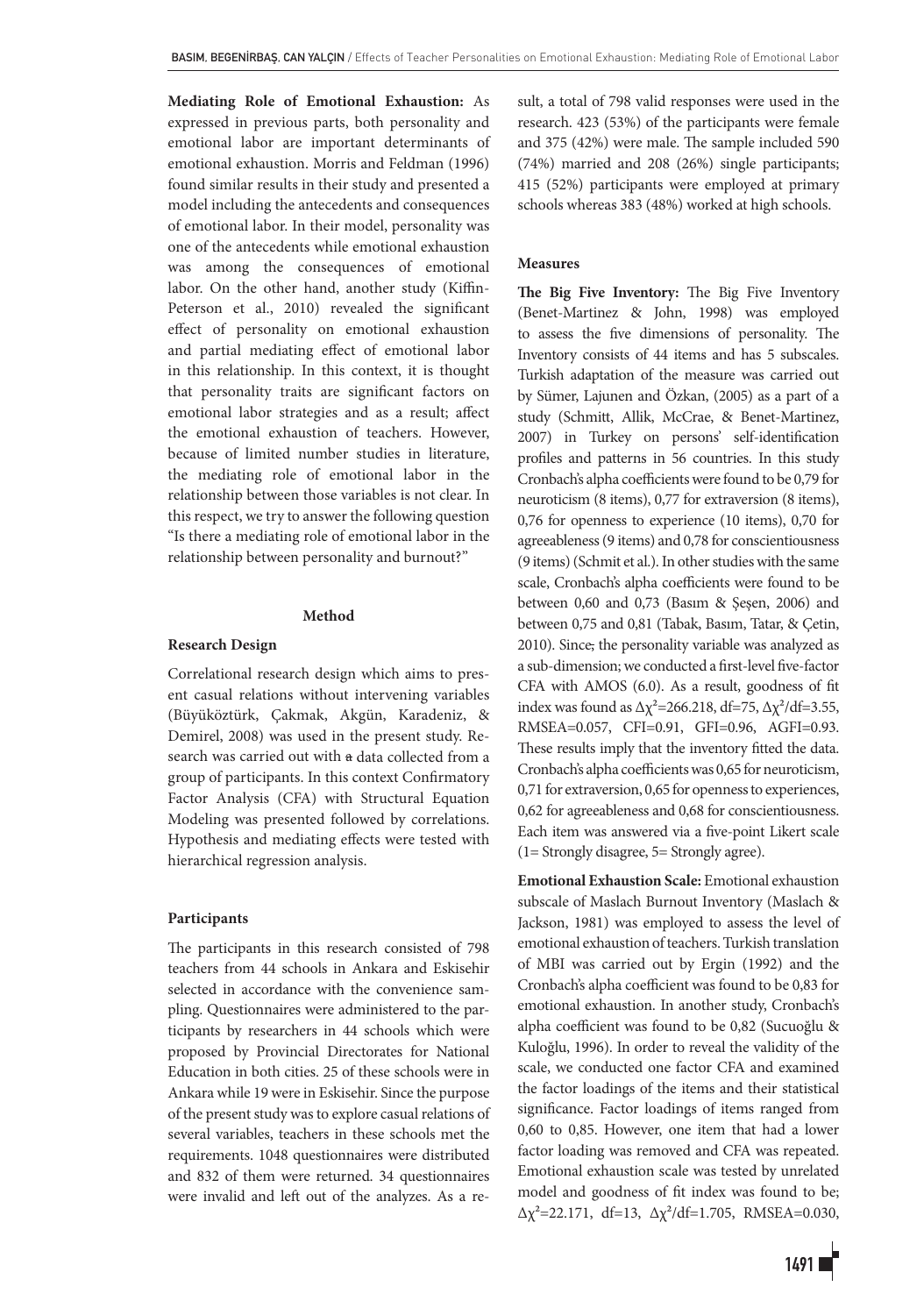CFI=0.99, GFI=0.99, AGFI=0.98. Cronbach's alpha coefficient was 0,87 for the scale. The scale included 9 items and each item was answered via a 5 point Likert scale (1= Strongly disagree, 5= Strongly agree).

**Emotional Labor Scale:** Emotional labor was measured with the 14 item emotional labor strategies developed by Diefendorff, Croyle, and Gosserand (2005). Based on previous measures (Grandey, 2003; Kruml & Geddes, 2000), the scale was designed to measure three types of emotional labor strategies; surface acting, deep acting and expression of naturally felt emotions. The scale was translated and adapted to Turkish by the writers of this study in accordance with a method described by Brislin, Lonner, and Thorndike, (1973). Exploratory Factor Analysis (EFA) was applied on the data collected from the pilot sample and also from the sample of the present study with Turkish adaptation. Validity of the scale was measured through CFA. After testing four models, the first level three factor model produced a more acceptable model fit  $(Δχ²=233.047, df=54, Δχ²/df=4.316, RMSEA=0.064,$ CFI=0.96, GFI=0.96, AGFI=0.93). Cronbach's alpha coefficients were 0,84 for surface acting, 0,90 for deep acting and 0,83 for expression of naturally felt emotions. In the scale, surface acting was measured by 6 items, deep acting was measured by 4 items and expression of naturally felt emotions was measured by 3 items. Each item was answered via five-point Likert scale (1=Never; 5=Always).

## **Results**

In the first step, we tested the correlation analysis between variables. The results showed statistically significant relations between personality dimensions (except for openness to experience) and emotional exhaustion. The relation between emotional exhaustion and neuroticism was positive while the other relations were negative. Also, surface acting had significant relations with neuroticism (r=0,117, *p*<0,01) and openness to experience (r=0,071, *p*<0,05). Deep acting was also significantly related to openness to experience  $(r=0,108, p<0,01)$  and conscientiousness (r=0,078, *p*<0,05). Expression of naturally felt emotions also had significant relations with personality dimensions except for neuroticism. While emotional exhaustion had significant relations with surface acting  $(r=0,107, p<0,01)$ ; its relation with deep acting  $(r=-0.119, p<0.01)$  and expression of naturally felt emotions (r=-0,227, *p*<0,01) was negatively significant.

Hierarchical regression analysis was performed to test the hypothesis. In order to explore the effects of Second, we performed the hierarchical regression analysis to reveal whether personality significantly predicts emotional labor. Personality dimensions had significant effects on all emotional labor dimensions. In this respect, surface acting was significantly predicted by neuroticism ( $\beta$ =0,106, *p*<0,01); and deep acting was significantly predicted by openness to experience (β=0,099, *p*<0,05) . On the other hand, openness to experience  $(β=0,111,$  $p<0,01$ ) and agreeableness ( $\beta=0,111$ ,  $p<0,01$ ) significantly predicted expression of naturally felt emotions. Thus, the results partially supported the Hypothesis-2 which claimed that personality significantly predicted emotional labor.

On the other hand, emotional labor also significantly predicted emotional exhaustion. Surface acting (β=0,080, *p*<0,05) significantly affected emotional exhaustion. Deep acting ( $\beta$ =-0,123,  $p$ <0,01) and expression of naturally felt emotions ( $\beta$ =-0,184,  $p$ <0,01) had negative effects on emotional exhaustion. These results supported Hypothesis-3 which claimed that emotional labor significantly predicted emotional exhaustion

In order to reveal whether emotional labor is mediating the relationship between personality and emotional exhaustion, previous hierarchical regression analyses were examined together. As presented above, personality significantly predicted emotional exhaustion; emotional labor significantly predicted emotional exhaustion and personality significantly predicted emotional labor. However, the regression coefficients of neuroticism and openness to experience on emotional exhaustion decreased after emotional labor was included in the model. Similarly, while personality directly predicted the 11,2% of total variance of emotional exhaustion, this percentage decreased to 9,7 after the emotional labor was included in the model. This decrease demonstrated that emotional labor had a partial mediating effect between personality and emotional exhaustion. In order to understand whether this effect was significant, Sobel test was performed and it was found that surface acting  $(z=-2.11, p<0.05)$  had a mediating role in the relationship between neuroticism and emotional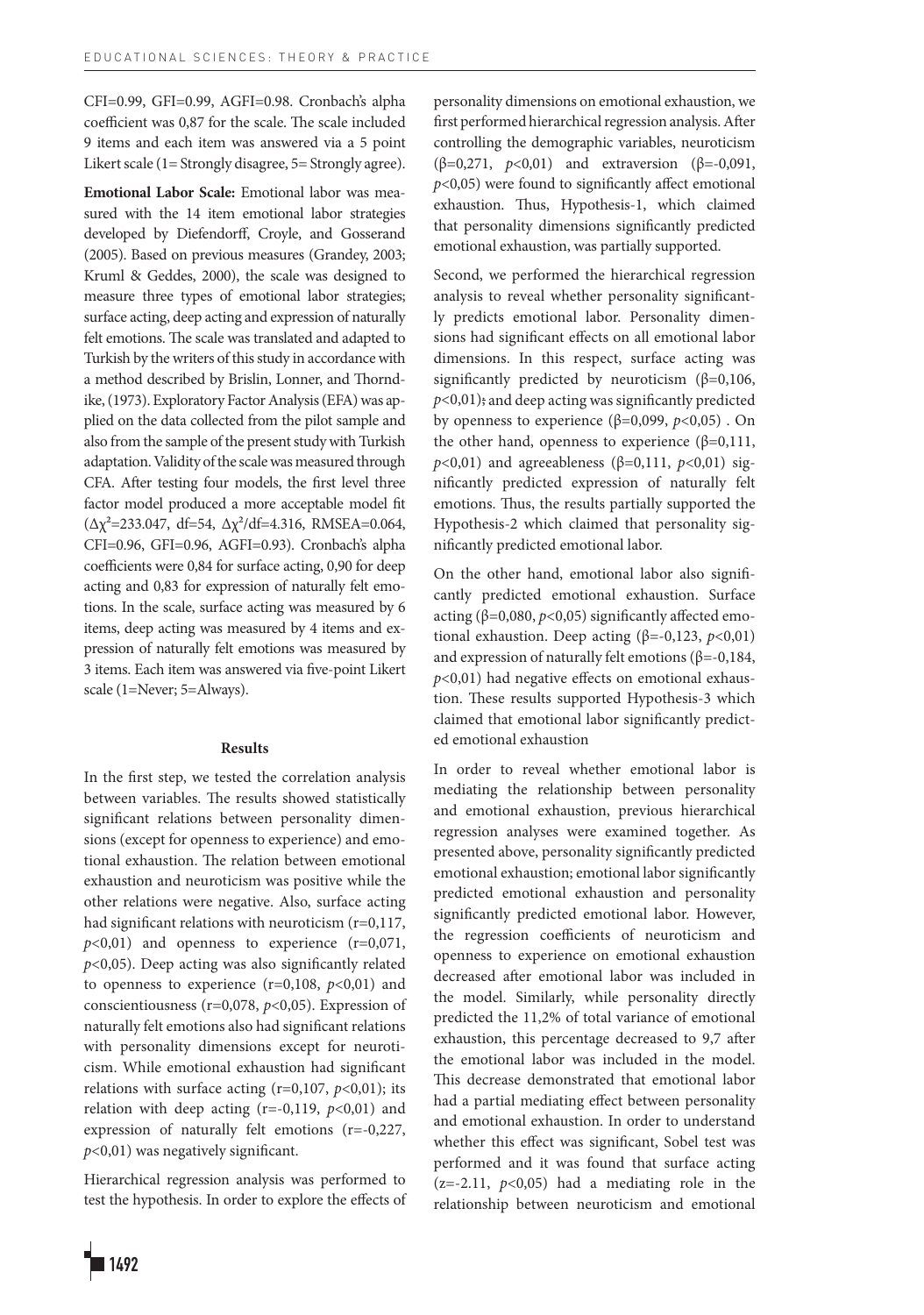exhaustion. Thus, the answer to the research question showed that "emotional labor had a partial mediating role in the relationship between personality and emotional exhaustion."

#### **Discussion and Conclusion**

This study was designed to examine the mediating role of emotional labor in the relationship between personality and emotional exhaustion. First, it was found that neuroticism and extraversion significantly predicted emotional exhaustion. However this relation was positive for neuroticism but negative for extraversion. Thus, it can be inferred that neurotic people who are generally nervous, stressful, unsatisfied, displeased and inadequate (Carver & Scheier, 1990) tend to feel emotional exhaustion. However, the communication power of extraverted people and their social abilities, energy and cheerfulness reduced the risk of emotional exhaustion. Our findings support other studies that focused on the significant effects of three personality dimensions –neuroticism, extraversion, agreeableness- on emotional exhaustion (Judge et al., 2009; Kokkinos, 2007). Another study also revealed the significant relation between emotional exhaustion and neuroticism, and negative relation between extraversion and emotional exhaustion (Ghorpade, Lackritz, & Singh, 2007). In this context, the hypothesis on the relation between personality and emotional exhaustion was partially supported.

Second, the hypothesis that claimed personality affected emotional labor was partially supported. The findings showed significant relations between neuroticism and surface acting; openness to experience and deep acting; agreeableness and openness to experience and expression of naturally felt emotions. Neuroticism, in a broad sense, causes negative emotional balance and thus this state is thought to result in unintended emotional expression. Also, it is argued that neuroticism is a determinant for surface acting since people with neurotic characteristics are not successful at regulation of emotions (Austin et al., 2007). Our findings also support the results of another study (Kiffin-Peterson et al., 2010) that reported significant relations between neuroticism and surface acting.

On the other hand, the other hypothesis that claimed emotional labor significantly predicted emotional exhaustion was supported since the findings revealed that emotional exhaustion was significantly predicted by surface acting. Also deep acting and expression of naturally felt emotions negatively affected emotional exhaustion. Similar results were reported in several studies (Grandey, 1999; Kruml & Geddes, 2000; Troman, 2000; Zhang & Zhu, 2008). Thus, it can be inferred that surface acting causes emotional exhaustion. Findings supported the hypothesis that claimed emotional labor significantly affected emotional exhaustion.

Furthermore, the mediating role of emotional labor in the relationship between personality and emotional exhaustion was tested in the study. In general, the results confirmed the mediating role of emotional labor. However, in the context of sub-dimensions, only the mediating role of surface acting in the relationship between neuroticism and emotional exhaustion was proved to be significant. Such a result indicates that neurotic people, adopting surface acting, experience emotional exhaustion less. This result is similar to the results of other studies (Kiffin-Peterson et al., 2010).

Since teaching demands a high level of emotional labor, that teachers are widely known to be under the risk of emotional exhaustion. Present study demonstrated that personality is a significant predictor of both emotional labor and emotional exhaustion. Thus, it is important to consider the emotional states of teachers. National educational institutions and organizations should develop motivational factors to reduce the negative impact of emotional labor according to the result of studies on the relations between personality and emotional exhaustion. In the context of human resources management, considering the personality analysis in the processes of selection and placement, education and performance evaluation can be beneficial to reduce the negative results of emotional labor and emotional exhaustion. This may contribute to the efficiency of the national education system. Thus, it is assessed that the findings of the present study on teachers can be beneficial for more effective human resources management processes. We think that this study positively contributes to the literature.

In future studies, the model of the present study with three variables can be enriched with different antecedents and consequences. For instance, the effects of different demographic variables and social support on emotional exhaustion can be investigated. Besides, comparative investigations into other business sectors (health, security) which incorporate emotional labor and the risk of emotional exhaustion may produce greater reliability on the subject.

Although the present results indicate a mediating role of emotional labor in the relationship between personality and emotional exhaustion, two possible limitations should be noted. First, the present study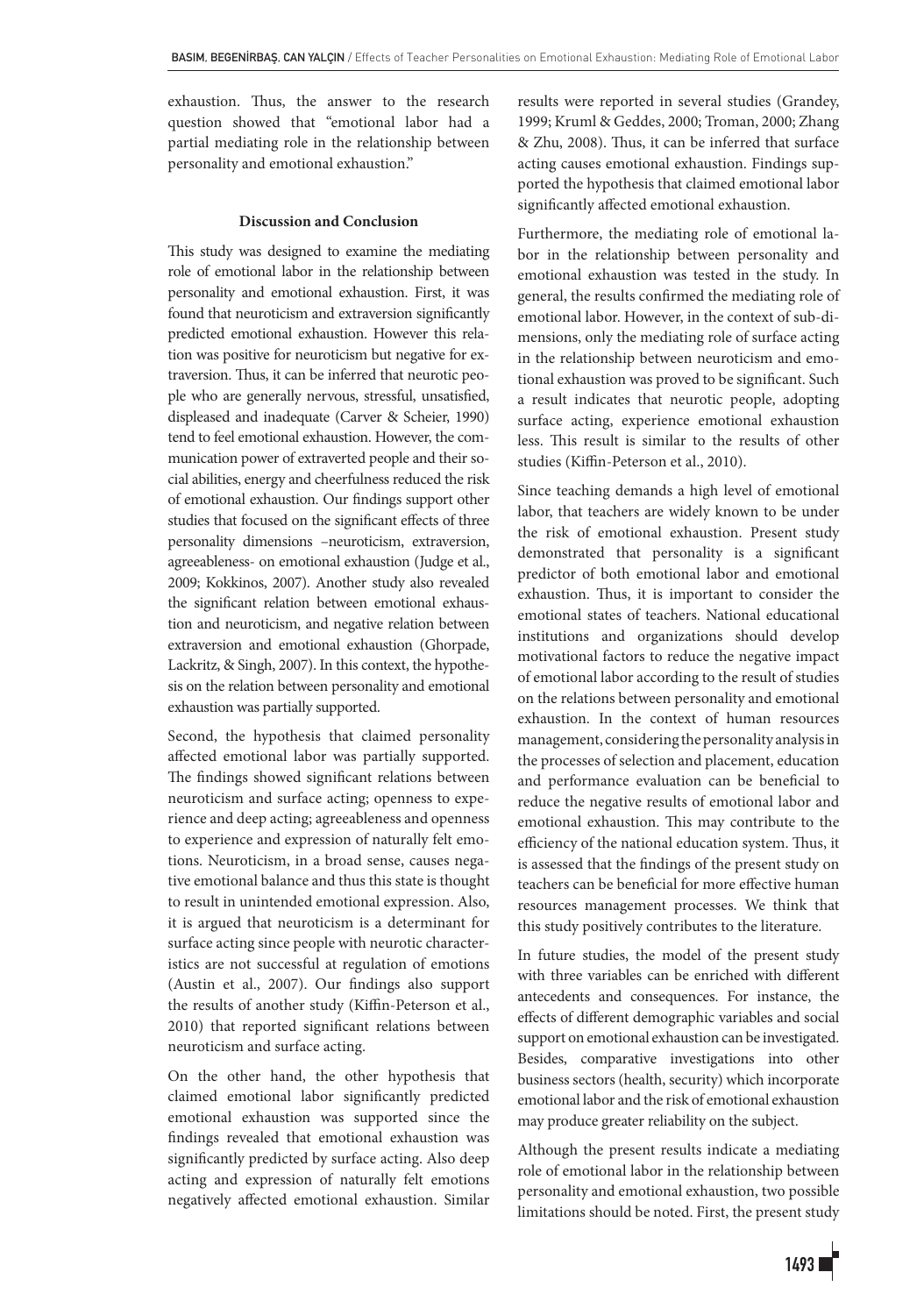consists of participants working in two different cities at primary and high school levels. Thus the sample might not be representative of the overall population of Turkish primary and high school teachers. Second, since data reflects-participants' self-assessments, common method variance and social desirability limitations should be considered while evaluating the results.

#### **References/Kaynakça**

Abraham, R. (1998). Emotional dissonance in organizations: Antecedents, consequences and moderators. *Genetic, Social and General Psychology Monographs*, *124*, 229-246.

Altun, I. (2002). Burnout and nurses' personal and professional values. *Nursing Ethics*, *9* (3), 269-278.

Ashforth, B. E., & Humprey, R. H. (1993). Emotional labor in service roles: The influence of identity. *Academy and Management Journal*, *18*, 88-115.

Austin, E. J., Dore, T. C. P., & O'Donovan, K. M. (2007). Associations of personality and emotional intelligence with display rule conceptions and emotional labour. *Personality and Individual Differences*, *44*, 679-688.

Azeem, S. M., & Nazir, A. N. (2008). A Study of Job burnout among university teachers, *Psychology Developing Societies*, *20*, 51-64.

Barrick, M. R., & Mount, M. K. (1991). The big five personality dimensions and job performance: A meta-analysis. *Personnel Psychology, 44*, 1-26.

Barrick, M. R., & Mount, M. K. (2003). Meta-analysis of the relationship between the five factor model of personality and Holland's occupational types. *Personnel Psychology*, *56*, 45-74.

Barrick, M. R., & Mount, M. K. (2005). Yes, personality matters: Moving on to more important matters. *Human Performance, 18*, 359-372.

Basım, H. N. ve Şeşen, H. (2006). Mesleki tükenmişlikte bazı demografik değişkenlerin etkisi: Kamu'da bir uygulama. *Ege Akademik Bakış*, *6* (2), 15-23.

Benet-Martinez, V., & John, O. P. (1998). Los cinco grades across cultures and ethnic groups: Multitrait-multimethod analyses of the big five in Spanish and English. *Journal of Personality and Social Psychology*, *75*, 729-750.

Binbaşıoğlu, C. (1983). *Ruh sağlığı bilgisi.* Ankara: Binbaşı Yayınevi.

Bono, J. E., & Vey, M. A. (2007). Personality and emotional performance: Extraversion, neuroticism and self-monitoring. *Journal of Occupational Health Psychology*, *12* (2), 177-192.

Brislin, R. W., Lonner, W. J., Thorndike, R. M. (1973). *Cross cultural research methods*. New York: John Willey & Sons Pub.

Brotheridge, C., & Lee, R. (1998, August). *On the dimensionality of emotional labor: Development and validation of an emotional labor scale*. Paper presented at the First Conference on Emotions in Organizational life, San Diego, CA.

Büyüköztürk, Ş., Çakmak, E. K., Akgün, Ö. E., Karadeniz, Ş. ve Demirel, F. (2008). *Bilimsel araştırma yöntemleri* (gel. 2. bs.). Ankara: Pegem Akademi.

Camgöz, S. M. (2009). *Kişilik özelikleri ile finansal performans arasindaki ilişkiler: A-tipi yatırım fonu yöneticileri üzerinde bir değerlendirme*. Yayımlanmamış doktora tezi, Hacettepe Üniversitesi, Ankara.

Cano-Garcia, F. C., Padilla-Munoz, E. M., & Carasco-Ortiz, M. A. (2005). Personality and contexual variables in teacher burnout. *Personality and Individual Differences*, *38*, 929-940

Carver, C., & Scheier, M. (1990). Origins and functions of positive and negative affect: A control process view. *Psychological Review*, *97*, 19-35.

Cattell, R. B. (1956). Validation and intensification of the sixteen personality factor questionnaire. *Journal of Clinical Psychology*, *12* (3), 205-214.

Connor-Smith, J. K., & Flachsbart, C. (2007). Relations between personality and coping: A meta-analysis. *Journal of Personality and Social Psychology*, *93* (6), 1080-1107.

Copp, M. (1998). When emotion is doomed to fail: Ideological and structural constraints on emotion management. *Symbolic Interaction*, *21* (3), 299-328.

Cordes, C. L., & Dougherty, T. W. (1993). A review and integration of research on job burnout. *Academy of Management Review*, *18*, 621-656.

Costa, P. T., & McCrae, R. R. (1995). Domains and facets: Hiyerarchical personality assessment using the revised NEO personality inventory. *Journal of Personality Assessment*, *64* (1), 21-50.

Costa, P. T., McCrae, R. R., & Dye, D. A. (1991). Facet scales for agreeableness and conscientiousness: A revision of the NEO personality inventory. *Personality and Individual Differences, 12*, 887-898.

Çukur, C. (2009). Öğretmenlerde duygusal işçilik ölçeği geliştirme: Geçerlik ve güvenirlik çalışması. *Kuram ve Uygulamada Eğitim Bilimleri*, *9*, 559-574.

Diefendorff, J. M., Croyle, M., & Gosserand, R. H. (2005). The dimensionality and antecedents of emotional labor strategies. *Journal of Vocational Behavior, 66*, 339-357.

Ergin, C. (1992). Doktor ve hemşirelerde tükenmişlik ve Maslach tükenmişlik ölçeğinin uyarlanması. *VII. Ulusal Psikoloji Kongresi Bilimsel Çalışmaları* içinde (s. 143-154).

Eysenck, H. J. (1951). The organization of personality. *Journal of Personality*, *20* (1), 101-107.

Freudenberger, H. J. (1974). Staff burn-out. *Journal of Social Issues*, *30* (1), 159-165.

Ghorpade, J., Lackritz, J., & Singh, G. (2007). Burnout and personality: Ebidence from academia. *Journal of Career Assessment, 15* (2), 240-256.

Goldberg, L. R. (1990). An alternative description of personality: The big-five factor structure. *Journal of Personality and Social Psychology*, *59*, 1216-1229.

Grandey, A. A. (1999). *The effects of emotional labor: Employee attitudes, stress and performance*. Unpublished doctoral dissertation, Colorado State University.

Grandey, A. A. (2000). Emotion regulation in the workplace: A new way to conceptualize emotional labor. *Journal of Occupational Health Psychology, 5* (1), 95-110.

Grandey, A. A. (2003). When the "Show must go on": Surface acting and deep acting as determinants of emotional exhaustion and peer-rated service delivery. *Academy of Management Journal*, *46*, 86-96.

Graziano, W. G., Jensen-Campell, A. L., & Hair, C. E. (1996). Perceiving ınterpersonal conflict and reacting to it: The case for agreeableness. *Journal of Personality and Social Psychology*, *70*, 820-835.

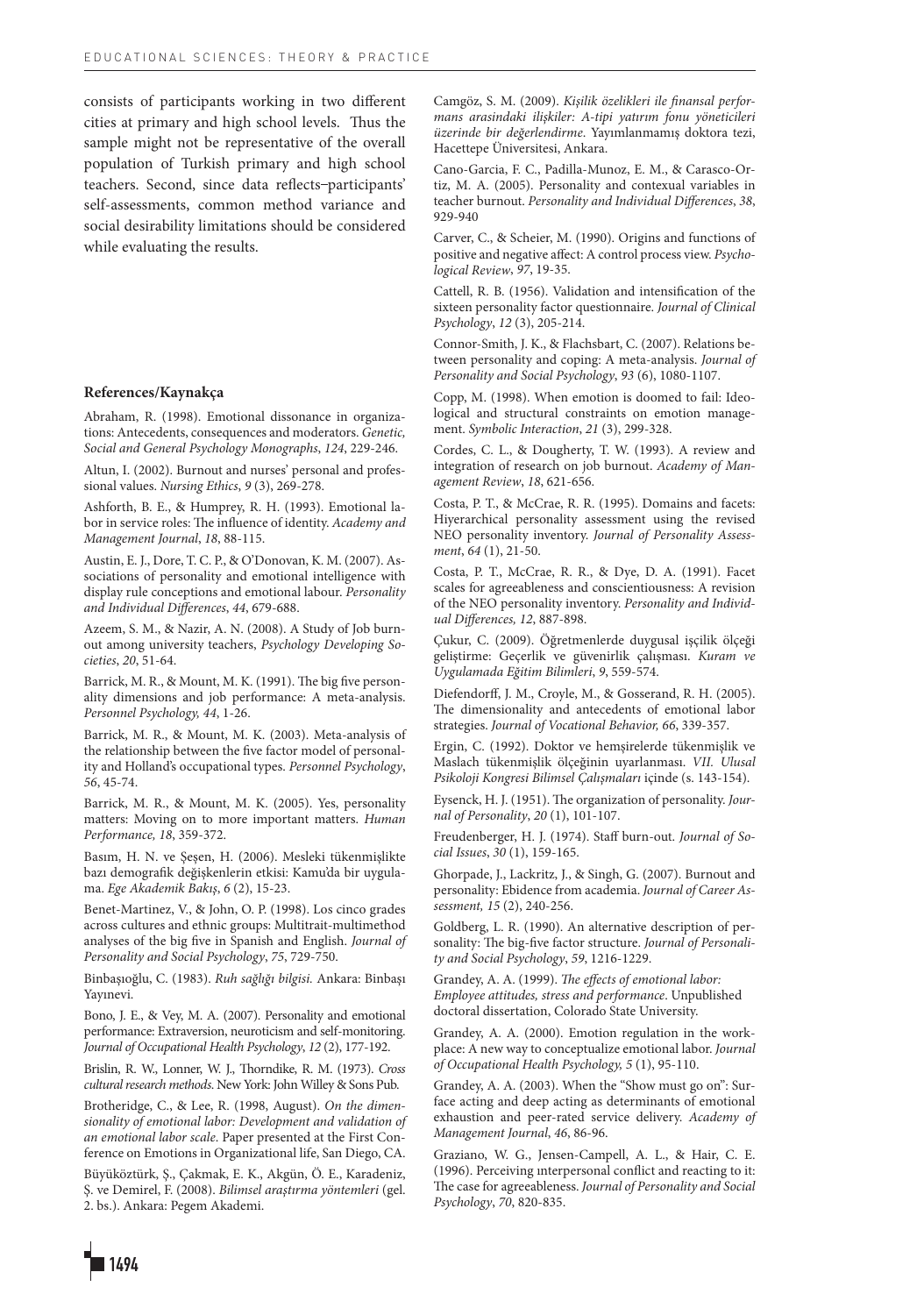Hargreaves, A. (2000a). Mixed emotions: teachers' perceptions of their interactions with students. *Teaching and Teacher Education, 16*, 811-826.

Hargreaves, A. (2000b, April). *The emotional geographies of teaching*. Paper presented at a symposium at the American Educational Research Association annual conference, New Orleans, A 21-28.

Hochschild, A. R. (1979). Emotion work, feeling rules and social structure. *American Journal of Sociology*, *85*, 551-575.

Hochschild, A. R. (1983). *The managed hearth: Commercialization of human feeling*. Berkeley, CA: University of California Pres.

Hochschild, A. R. (1990). Ideology and emotion management: A Perspective and path for future research. In T. D. Kemper (Ed.), *Research agendas in the sociology of emotions* (pp. 117-142). New York: State University of New York Pres.

Hochschild, A. R. (1993). Preface. In S. Fineman (Ed.), *Emotions in organizations* (pp. 9-13). Thousand Oaks, CA: Sage.

Isenbarger, L., & Zembylas, S. M. (2006). The emotional labor of caring in teaching. *Teaching and Teacher Education, 22,* 120-134.

Judge, T. A., & Bono, J. E. (2000). Five-factor model of personality and transformational leadership. *Journal of Applied Psychology, 85* (5), 751-765.

Judge, T. A., Woolf, E. F., & Hurst, C. (2009). Is emotional labor more difficult for some than others? A multilevel, experience-sampling study. *Personnel Psychology*, *6*2, 57-88.

Kahn, W. A. (1993). Caring for the caregivers: Patterns of the organizational caregiving. *Administrative Science Quarterly*, *38*, 539-563.

Kiffin-Peterson, S. A., Jordon, C. L., & Soutar, G. N. (2010). The big five, emotional exhaustion and citizenship behaviors in service settings: The mediating role of emotional labor. *Personality and Individual Differences*, *50*, 43-48.

King, E. B., George, J. M., & Hebl, M. R. (2005). Linking personality to helping behaviors at work: An interactional perspective. *Journal of Personality*, *73* (3), 585-607.

Kokkinos, C. (2007). Job Stressor, personality and burnout in primary school teachers. *British Journal of Educational Psychology, 77* (1), 229-243.

Kruml, S. M., & Geddes, D. (2000). Exploring the dimensions of emotional labor: The hearth of Hochschild's work. *Management Communication Quarterly*, *14*, 8-49.

Leiter, M. P., & Maslach, C. (1988). The Impact of ınterpersonal environment on burnout and organizational commitment. *Journal of Organizational Behavior*, *9*, 297-308.

Lopez, J., Bolano, C. C., & Narino, M. J. S. (2010). Exploring stress, burnout, and job dissatisfaction in secondary school teachers. *International Journal of Psychology and Psychological Therapy*, *10* (1), 107-123.

Maslach, C., & Jackson, S. E. (1981). The measurement of experienced burnout. *Journal of Occupational Behavior, 2*, 99-113.

Maslach, C., Schaufeli, W. B., & Leiter, M. P. (2001). Job burnout. *Annual Review of Psychology*, *52*, 397-422.

McCrae, R. R., & Costa, T. Jr. (1991). Adding liebe und arbeit: The full five-factor model and well-being. *Personality and Social Psychology Bulletin*, *17*, 227-232.

McCrae, R. R., & John, P. T. (1992). An introduction to the five factor model and its implications. *Journal of Personality*, *60*, 175-215.

McCrae, R. R., & John, P. T. (1995). Trait explanations in personal psychology. *European Journal of Personality*, *9*,  $231 - 252$ 

McCrae, R. R., & John, P. T. (1997). Personality trait structure as a human universal. *American Psychologist*, *52* (5), 509-516.

Morris, J. A., & Feldman, D. C. (1996). The dimensions, antecedents and consequences of emotional labor. *Academy of Management Journal*, *21*, 986-1010.

Morris, J. A., & Feldman, D. C. (1997). Managing emotions in the workplace. *Journal of Managerial Issues*, *9*, 257-274.

Mount, M. K., Barrick, M. R., Scullen, S. M., & Rounds, J. (2005). Higher-order dimensions of the big five personality traits and the big six vocational ınterest types. *Personal Psychology, 58*, 447-478.

Önder, Ç., & Basım, H. N. (2008). Examination of developmental models of occupational burnout using burnout profiles of nurses. *The Journal of Advanced Nursing*, *64* (5), 514-523.

Özgen, I. (2010). *Turizm işletmelerinde duygusal emek*. Ankara: Detay Yayıncılık.

Özgüven, İ. E. (1992). *Hacettepe kişilik envanteri el kitabı*. Ankara: Odak Ofset Matbaacılık.

Pugliesi, K. (1999). The consequences of emotional labor: Effects on work stress, job satisfaction and well-being. *Motivation and Emotion*, *23*, 125-154.

Rafaeli, A., & Sutton, R. (1989). The expression of emotion in organizational life. In B. M. Staw & L. L. Cummings (Eds.), *Research on organizational behavior* (pp. 1-42). Greenwich, CT: JAI Press.

Schaufeli, W. B., & Greenglass, E. R. (2001). Introduction to special issue on burnout and health. *Psychology and Health, 16*, 501-510.

Schmitt, D. P., Allik, J., McCrae, R. R., & Benet-Martinez, V. (2007). The geographic distribution of big five personality traits: Patterns and profiles of human self-description across 56 nations. *Journal of Cross-Cultural Psychology*, *38* (2), 173-212.

Schneider, B. (2007). Evolution of study and practice of personality at work. *Human Resource Management*, *46* (4), 583-610.

Schwab, R. L., & Iwanichi E. F. (1982). Who are our burnedout teacher, *Educational Research Quarterly*, *77* (2), 5-17.

Sesen, H., Cetin, F., & Basım, H. N. (2011). The effect of burnout on organizational citizenship behaviour: The mediating role of job satisfaction. *International Journal of Contemporary Economics and Administrative Sciences, 1* (1), 40-64.

Somer, O., & Goldberg, L. R. (1999). The structure of Turkish trait descriptive adjectives. *Personality and Social Psychology*, *6* (3), 421-450.

Sucuoğlu, B. ve Kuloğlu, A. N. (1996). Özürlü çocuklarla çalışan öğretmenlerde tükenmişliğin değerlendirilmesi. *Türk Psikoloji Dergisi, 10* (36), 44-60.

Sümer, N., Lajunen, T., & Özkan, T. (2005). Big five personality traits as the distal predictors of road accident involvement. In G. Underwood (Ed.), *Traffic and transport psychology* (pp 215-227). Oxford: Elsevier ltd.

Sutton, R. E. (2004). Emotional regulation goals and strategies of teachers. *Social Psychology of Education, 7*, 379-398.